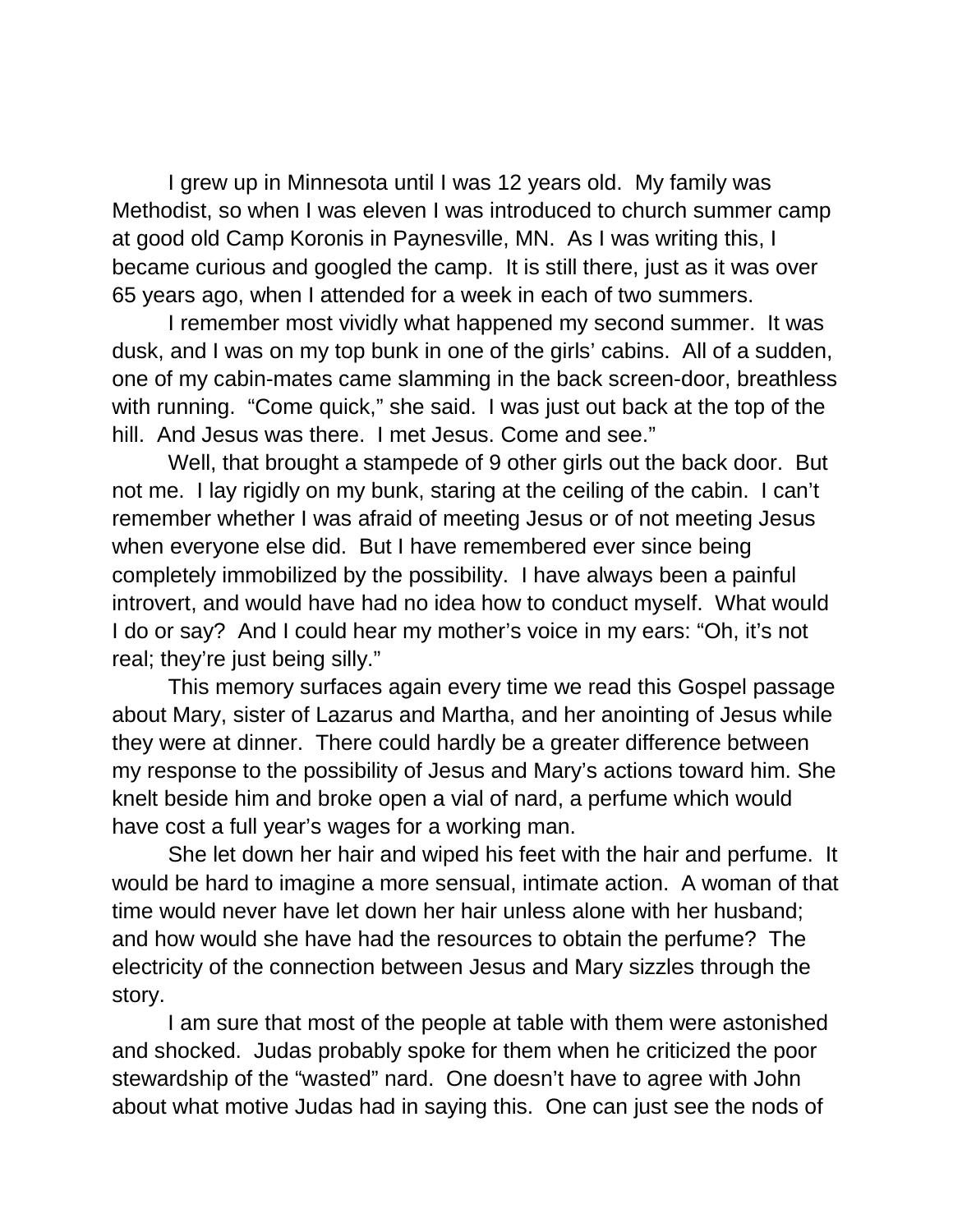the other men quietly agreeing with his criticism of her behavior. Or possibly their jealousy at her closeness to the master.

But Jesus' response to the criticism is clear: "Leave her alone. She bought it so that she might keep it for the day of my burial. You always have the poor with you, but you do not always have me." He saw clearly that Mary knew what was coming, in just 6 short days.

Ahead of him was the triumphant entry into Jerusalem, followed by his own farewell to his disciples with the washing of their feet; his arrest, crucifixion, death and resurrection. This was Mary's last chance to begin the anointing of his body, the demonstration, while he was alive among them, of her deep, wild love for him. Unlike the blind denial of the men in the company, she had truly heard what Jesus said about what awaited him in the city, and she threw herself into an act of both mourning and comfort to somehow support him on his way. Her expression of love for him is reflected in the love he shows for all of us in giving himself to torture and death for our sakes.

Like the disciples who were present for this remarkable dinner, I, too, am jealous of Mary's ability to throw every other consideration aside, to make herself vulnerable, in order to truly touch Jesus. I had feared even going to the top of the hill behind the cabin, feared the possibility of a meeting with the one in whom I would have said I believed. Because that wouldn't have been reasonable, and I have always been such a reasonable person. I still struggle to take in the words of Blaise Pascal – "It is the heart which perceives God, not reason."

But I do know by now that this failing is not mine alone. If you pay attention to what will happen here during Holy Week, you will see large attendance next week for Palm Sunday, and many fewer present for Maundy Thursday, Good Friday and the Easter Vigil on Saturday. Come Easter day, we will be packed with worshippers.

I don't mean to criticize those who do not come to the in-between services. There are many obligations that will keep people away, many activities that folks have on their calendars that any reasonable person would choose as having priority on those days. But I wonder if missing